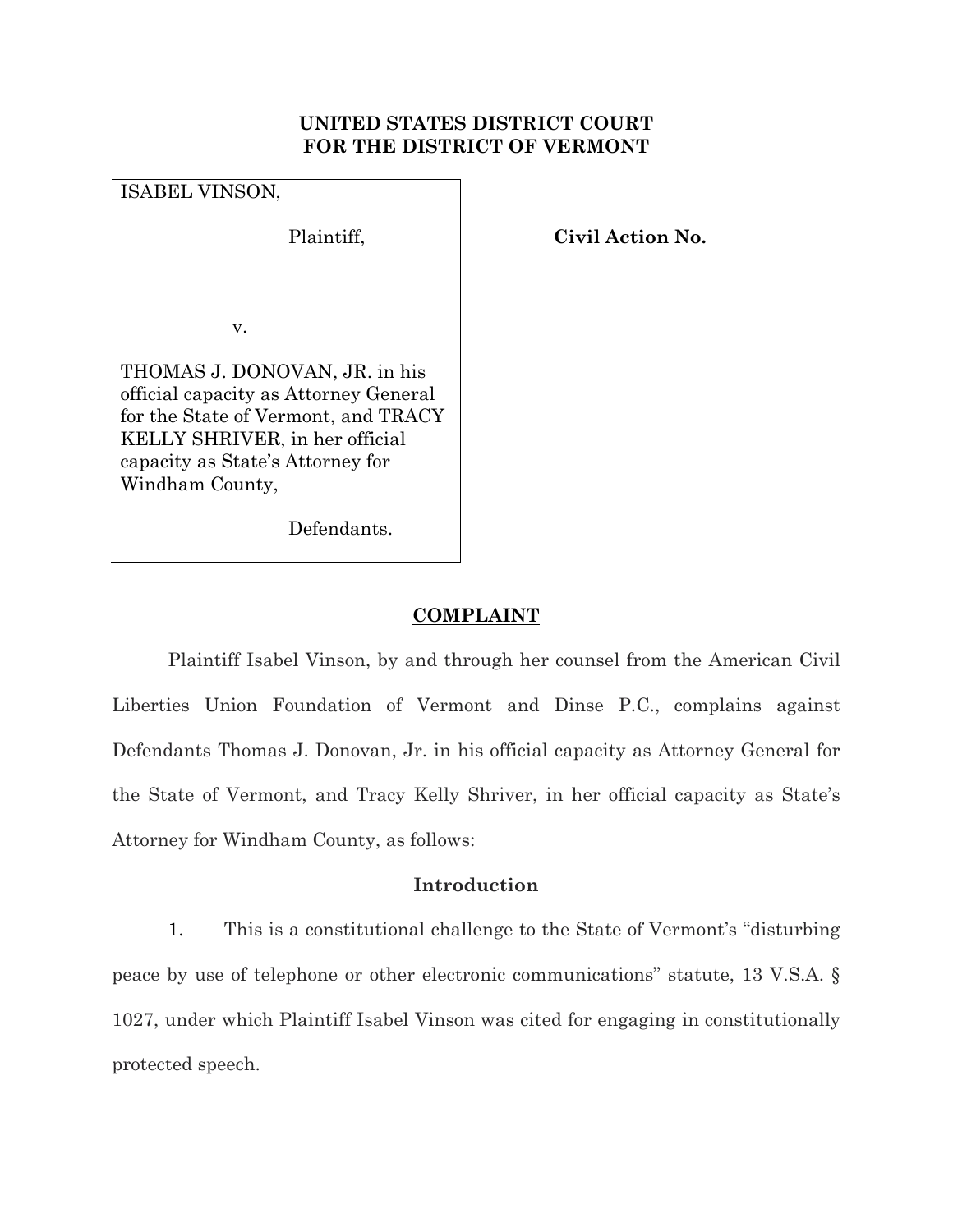2. Section 1027 is at once vague and exceedingly broad in scope. In relevant part, it prohibits a person with intent to terrify, intimidate, threaten, harass, or annoy, from contacting another by electronic means and making a request, suggestion, or proposal that is obscene, or from disturbing or attempting to disturb the peace, quiet, or privacy of another through repeated electronic communications. Specifically, the statute states as follows:

A person who, with intent to terrify, intimidate, threaten, harass, or annoy makes contact by means of a telephonic or other electronic communication with another and makes any request, suggestion, or proposal that is obscene, lewd, lascivious, or indecent; threatens to inflict injury or physical harm to the person or property of any person; or disturbs, or attempts to disturb, by repeated telephone calls or other electronic communications, whether or not conversation ensues, the peace, quiet, or right of privacy of any person at the place where the communication or communications are received shall be fined not more than \$250.00 or be imprisoned not more than three months, or both.

13 V.S.A. § 1027.

3. On July 7, 2020, the Brattleboro Police Department cited Plaintiff Isabel Vinson under § 1027, principally, for criticizing a local business owner's derogatory posts about the Black Lives Matter movement on Facebook. As a result of the citation, Ms. Vinson's political speech has been chilled. She has been reluctant to post on Facebook, fearing additional citations, prosecution, and imprisonment.

4. Because § 1027 unambiguously violates the free speech rights guaranteed by the United States Constitution and is unconstitutionally vague in the conduct that it prohibits, Ms. Vinson seeks a declaration holding the statute unconstitutional and a permanent injunction prohibiting its enforcement, along with attorney's fees and costs.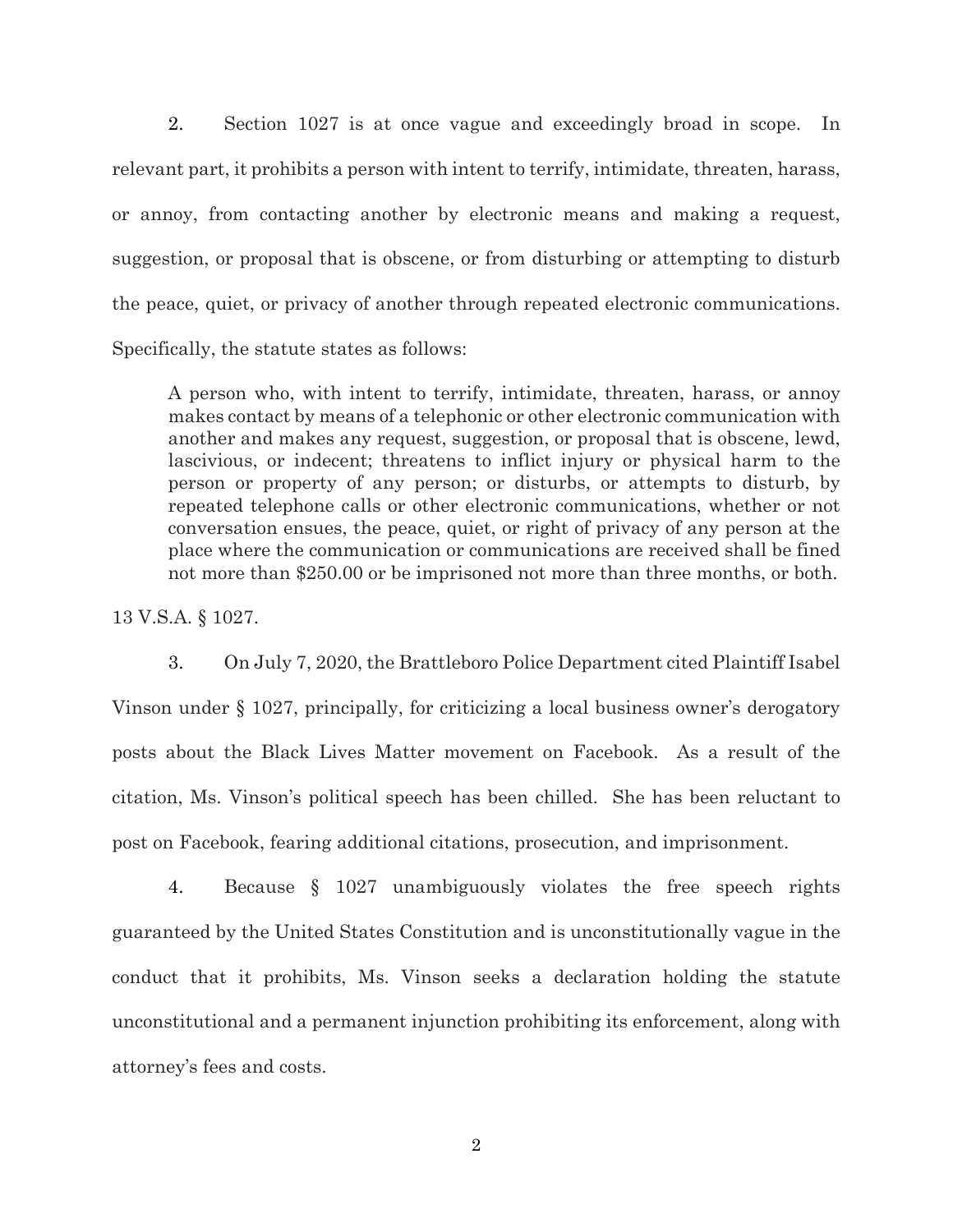#### **Parties**

5. Plaintiff Isabel Vinson is a resident of Brattleboro, Vermont.

6. Defendant Thomas J. Donovan, Jr. is the Attorney General for the State of Vermont. As Attorney General, he is responsible for executing and administering the laws of the State of Vermont, including 13 V.S.A. § 1027. He is sued in his official capacity.

7. Defendant Tracy Shriver is the State's Attorney for Windham County and is responsible for executing and administering the laws of the State of Vermont, including 13 V.S.A. § 1027, in Windham County. She is sued in her official capacity.

#### **Jurisdiction and Venue**

8. This action arises under the First and Fourteenth Amendments to the United States Constitution and 42 U.S.C. § 1983. This Court has subject matter jurisdiction pursuant to 28 U.S.C. §§ 1331 and 1343(a)(3).

9. Declaratory relief is authorized by 28 U.S.C. §§ 2201 and 2202.

10. This Court has personal jurisdiction over both Defendants, as they are residents and officers of the State of Vermont.

11. Venue is proper in this District pursuant to 28 U.S.C. § 1391(a) because Defendants are subject to personal jurisdiction within the District of Vermont and the events that give rise to this action occurred within the District of Vermont.

## **Statement of Facts**

12. Ms. Vinson is a supporter of the Black Lives Matter movement, which aims to call attention to and address the injustices faced by Black communities and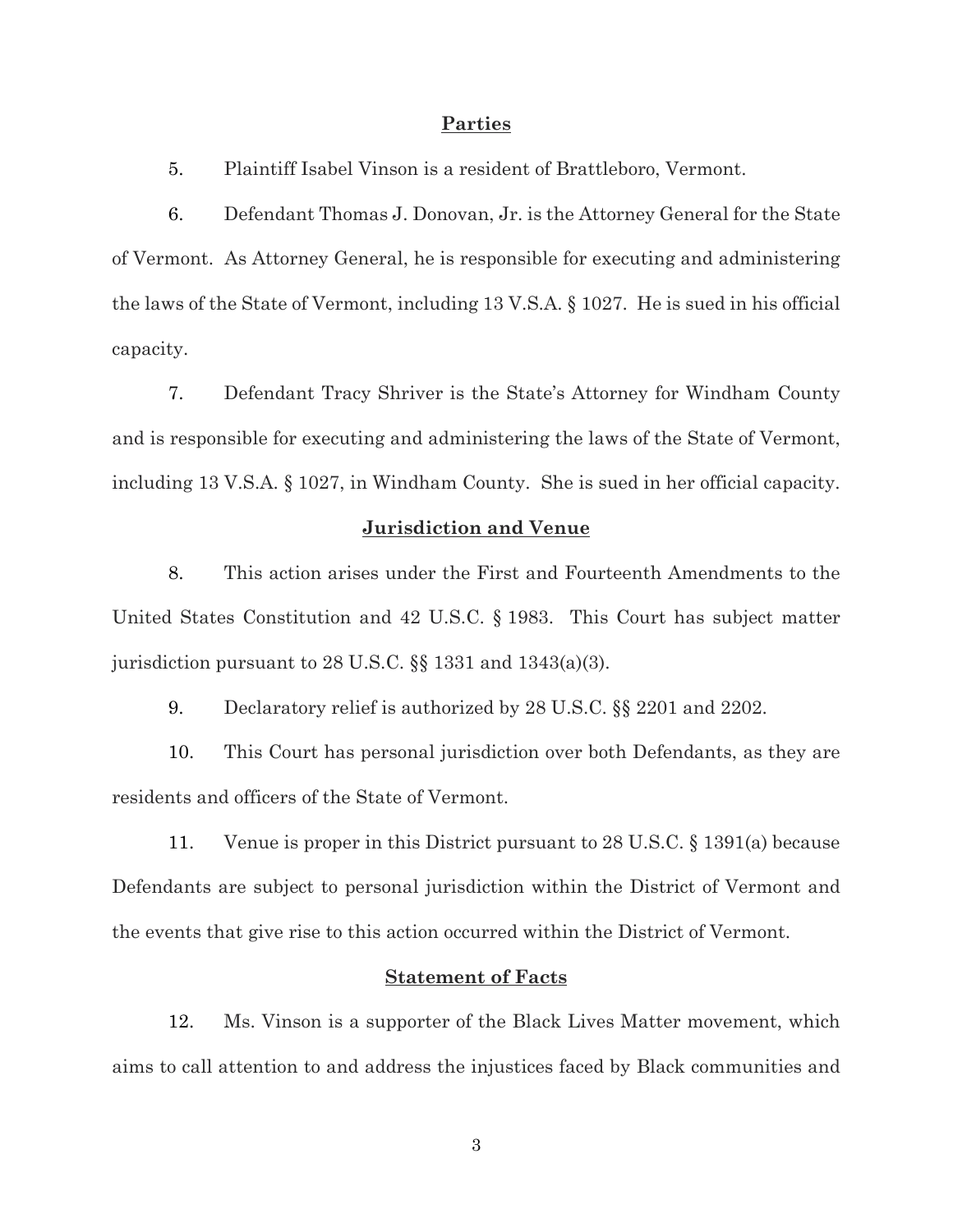individuals. Several community groups in the Brattleboro region are similarly focused on addressing the issues faced by Black communities and individuals in Vermont.

13. In June 2020, Christian Antoniello, a Brattleboro resident and the owner of a local business called the Harmony Underground, criticized the Black Lives Matter movement on his personal Facebook page, stating, "How about all lives matter. Not black lives, not white lives. Get over yourself no one's life is more important than the next. Put your race card away and grow up."

[1](#page-3-0)4. On June 6, Ms. Vinson posted on her own Facebook page and tagged<sup>1</sup> the Harmony Underground's business page. Ms. Vinson's post stated: "Disgusting. The owner of the Harmony Underground here in Brattleboro thinks this is okay and no matter how many people try and tell him it's wrong he doesn't seem to care." In the comments on her post, Ms. Vinson recommended that everyone "leave a review on his page so [Antoniello] can never forget to be honest," and also tagged a Facebook group called "Exposing Every Racist."

15. In response to Ms. Vinson's Facebook post, a conversation thread ensued among several people, including Ms. Vinson, about her post, Mr. Antoniello, and other complaints about the business.

<span id="page-3-0"></span><sup>&</sup>lt;sup>1</sup> "Tagging' is a process where a social media user creates a link to another user's social media profile page." *State v. Williams*, No. 2 CA-CR 2016-0345, 2018 WL 3569309, at \*1 n.1. (Ariz. Ct. App. July 24, 2018). On Facebook specifically, "where a user tags someone, the other user is notified and the associated posting becomes visible to that user and generally the tagged user's Facebook 'friends.'" *Id.*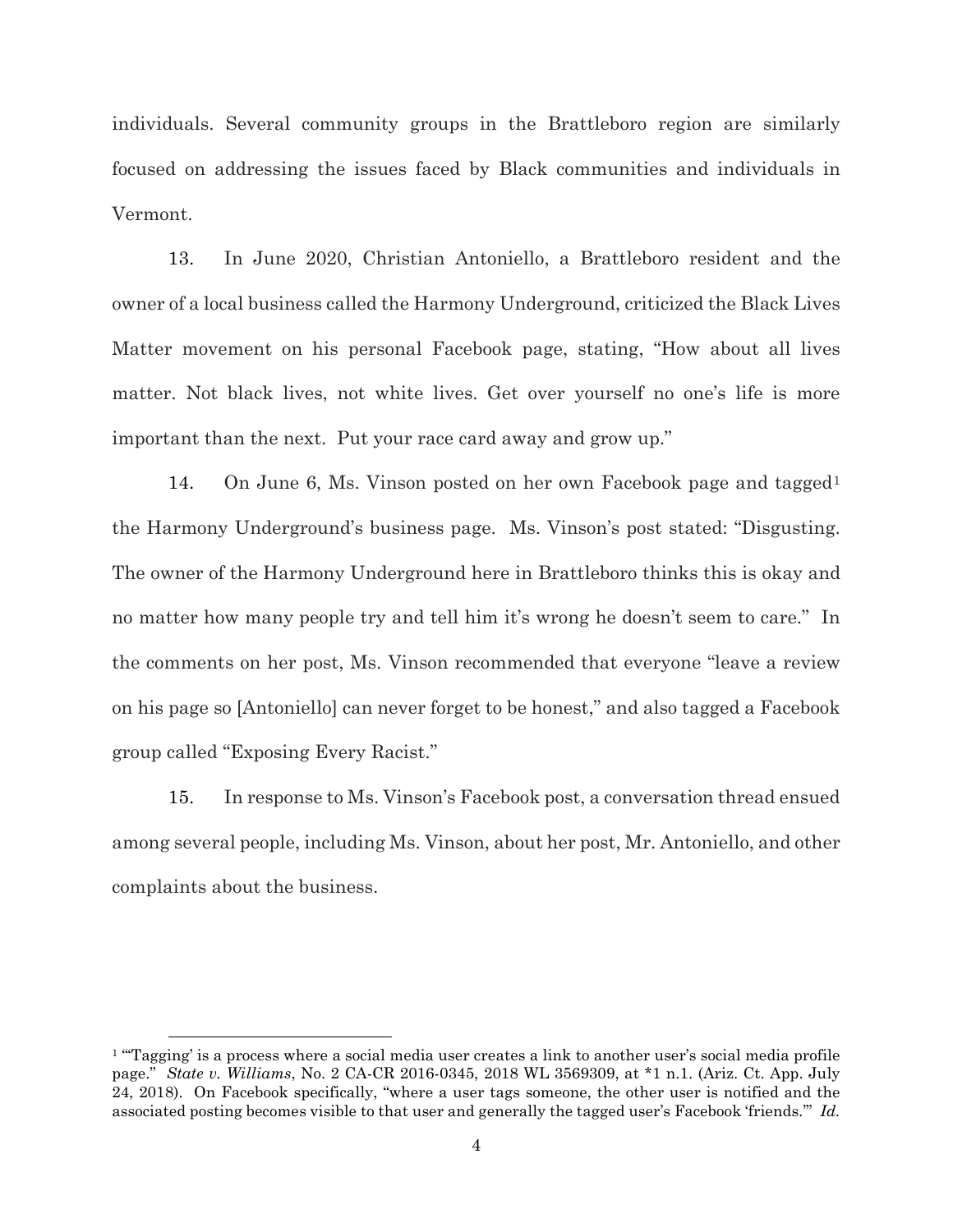16. Several weeks later, Antoniello and his wife reported to the Brattleboro Police Department that they were being harassed on Facebook and that Ms. Vinson's Facebook activity caused them to fear for their safety.

17. On July 7, the Brattleboro Police Department cited Ms. Vinson under § 1027 based on her Facebook activity.

18. Two weeks later—after the ACLU submitted a records request to the chief of the Brattleboro Police Department for documents related to the citation of Ms. Vinson—the Brattleboro Police Department informed Ms. Vinson that it was willing to pursue diversion, where criminal charges would be dropped after she completed the "Justice Alternatives Program" at Brattleboro Community Justice Center.

19. Ms. Vinson refused to accept diversion without first speaking to an attorney.

20. Two days later, the Brattleboro police informed Ms. Vinson that she would not be charged.

21. As a result of the citation, Ms. Vinson's speech has been chilled. She has been reluctant to post on Facebook, especially posts criticizing local businesses, because she has a real and imminent fear of future prosecution.

## **COUNT I – VIOLATION OF THE FIRST AMENDMENT**

#### **(Overbreadth)**

22. Plaintiff incorporates by reference Paragraph Nos. 1-21.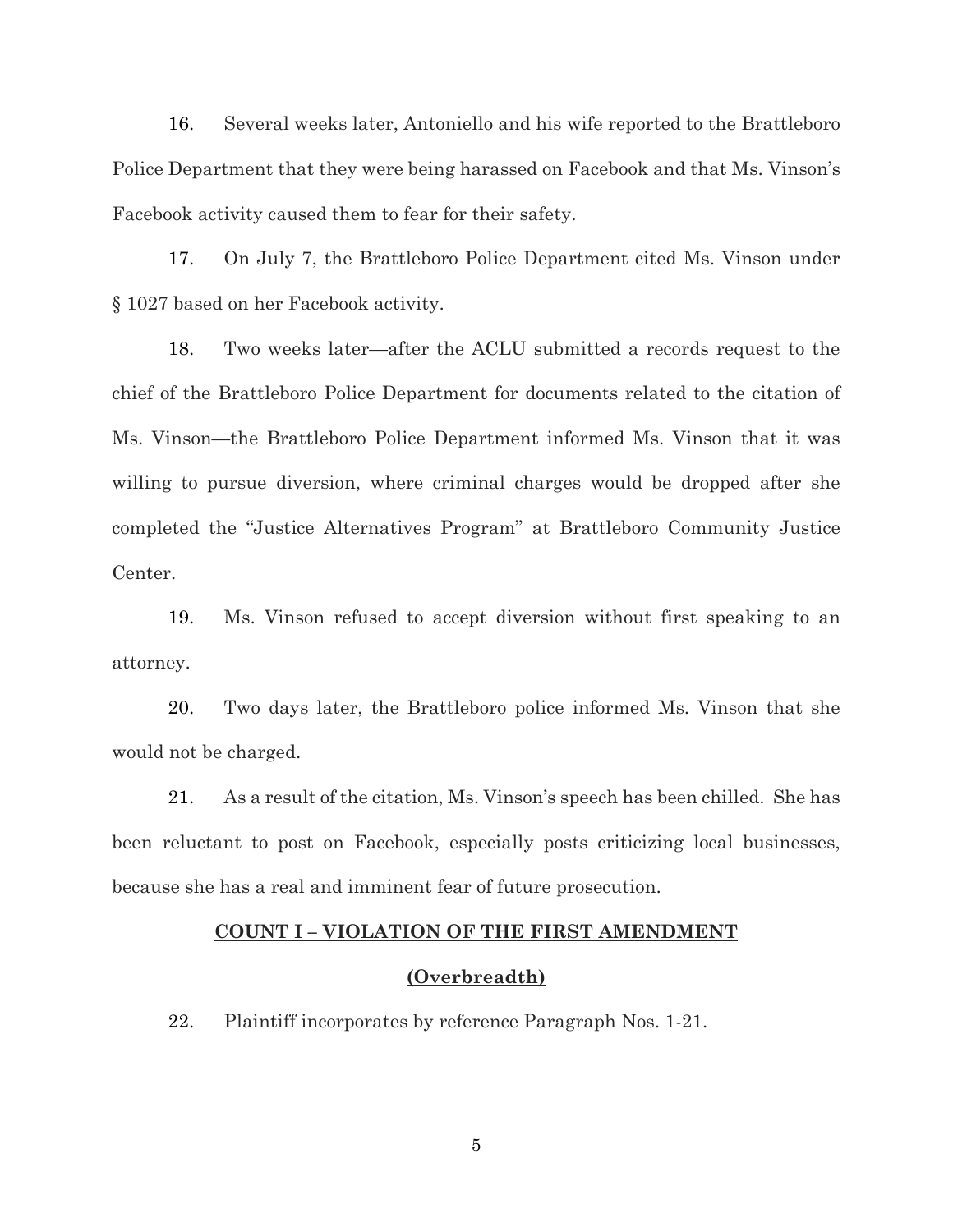23. The First Amendment to the United States Constitution, which is applicable to the states through the Fourteenth Amendment, guarantees the right to freedom of speech. The First Amendment provides Ms. Vinson with the constitutional right to express her political views free from government interference.

24. Section 1027 is subject to strict scrutiny because it imposes contentbased restrictions on protected speech, including by regulating indecent language and speech intended to annoy.

25. The State does not have a compelling interest in regulating annoying or indecent speech.

26. Even if the State had a compelling interest in regulating annoying or indecent speech, § 1027 is not the least restrictive means to do so.

27. While the State may have an interest in regulating true threats and other non-protected speech that is communicated online and through other electronic communications, § 1027 regulates a substantial amount of online speech, including indecent language and speech intended to annoy, that far exceeds the State's interests.

28. Accordingly, § 1027 facially violates the First Amendment because it is substantially overbroad.

# **COUNT II – VIOLATION OF THE FOURTEENTH AMENDMENT**

## **(Vagueness)**

29. Plaintiff incorporates by reference Paragraph Nos.1-28.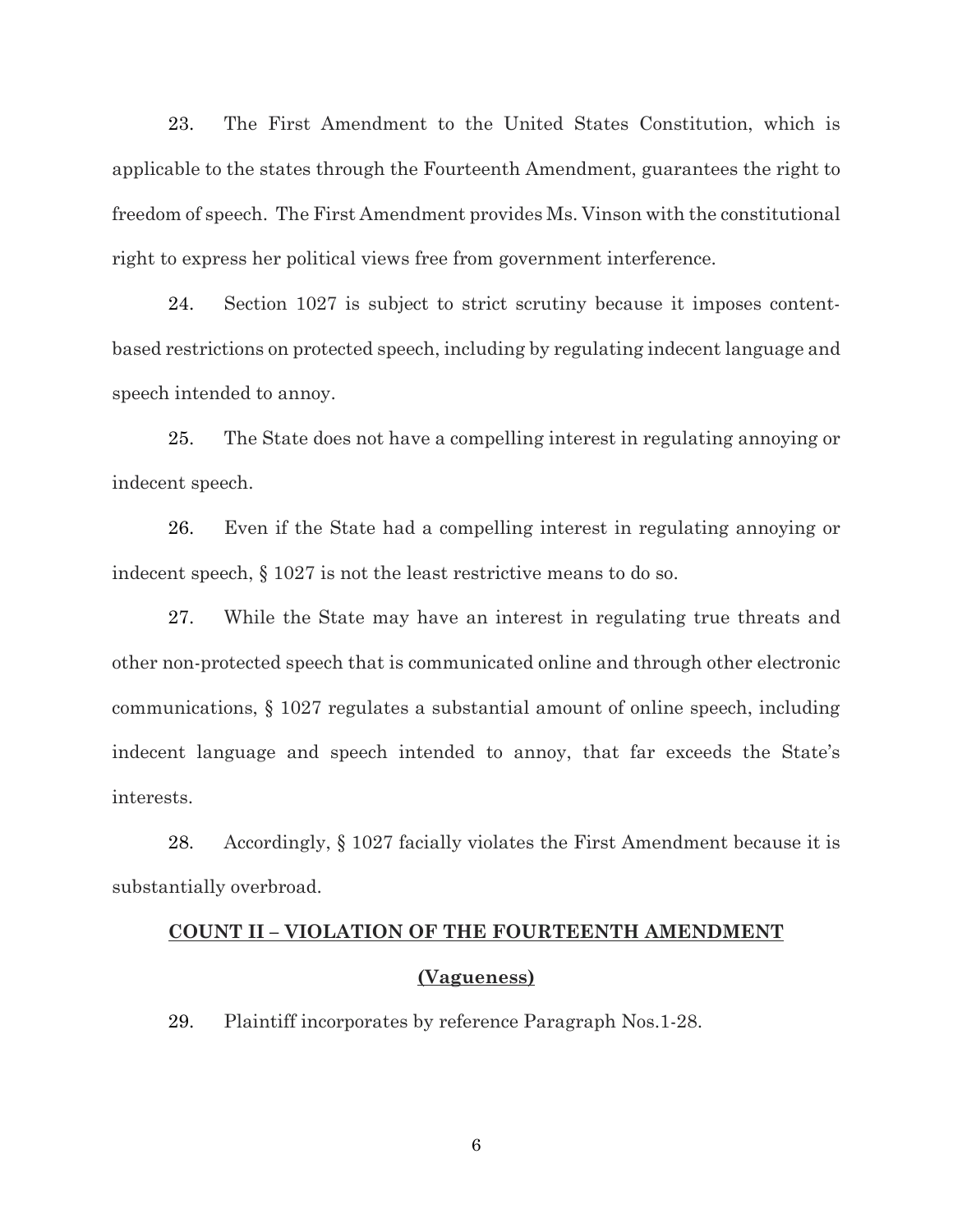30. The Due Process Clause of the Fourteenth Amendment requires that penal statutes describe prohibited conduct with sufficient clarity to provide persons of ordinary intelligence a reasonable opportunity to understand what conduct they prohibit.

31. Section 1027 is void for vagueness because it fails to describe the prohibited conduct with any clarity.

32. Section 1027 is also void for vagueness because it authorizes arbitrary and discriminatory enforcement of online and electronic speech.

#### **Request for Relief**

WHEREFORE, Plaintiff respectfully requests that the Court enter judgement in her favor and against Defendants, and award the following relief:

A. Declare that 13 V.S.A. § 1027 facially violates the First and Fourteenth Amendments of the United States Constitution.

B. Permanently restrain and enjoin Defendants, their officers, agents, employees, and attorneys from enforcing 13 V.S.A. § 1027.

C. Award Plaintiff attorneys' fees and costs in this action pursuant to 42 U.S.C. § 1988(b); and

D. Grant any other relief as this Court deems just and proper under the circumstances.